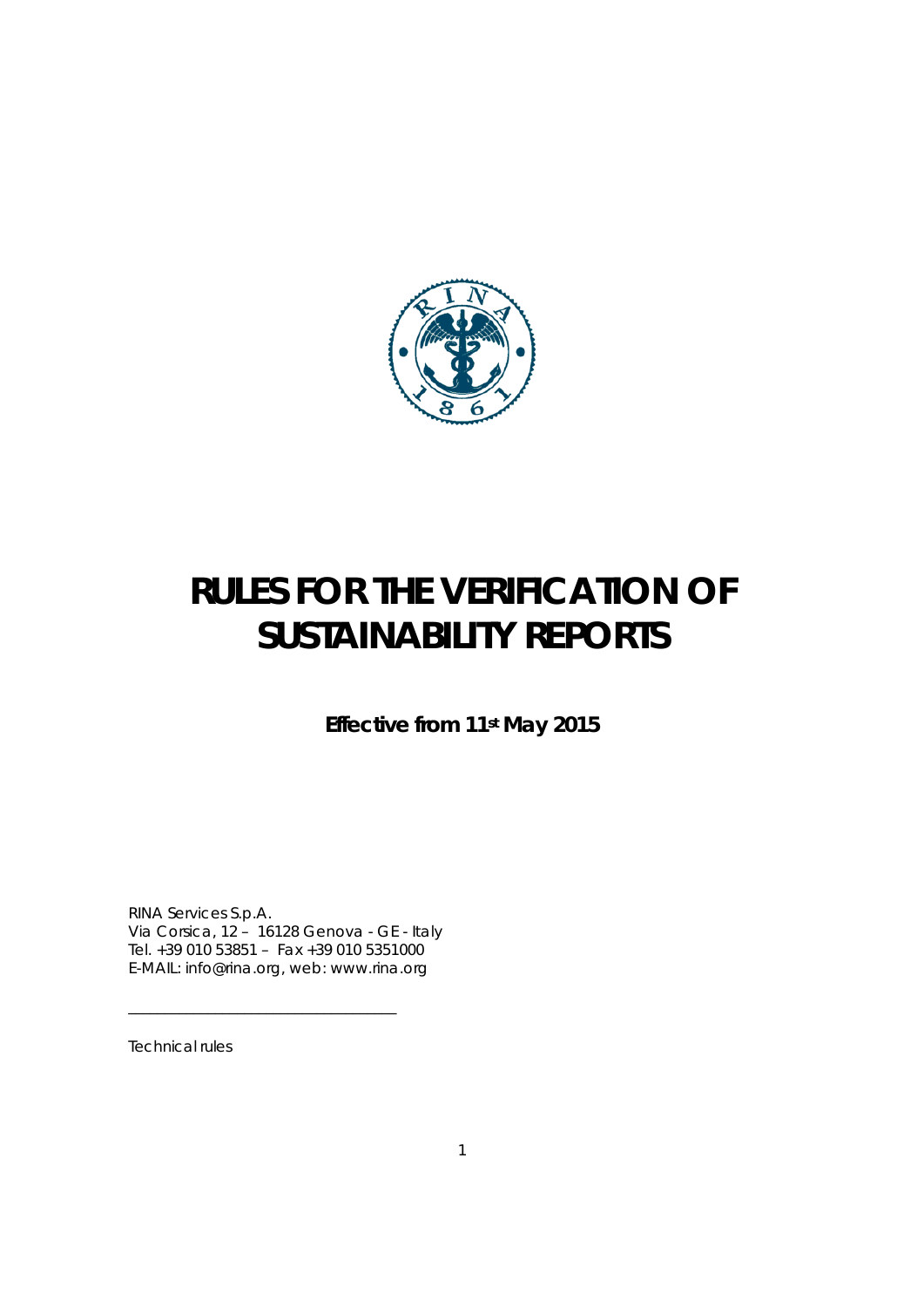# **TABLE OF CONTENTS**

| 4.5 INDEPENDENT TECHNICAL REVIEW AND APPROVAL OF FINAL VERIFICATION REPORT 5 |  |
|------------------------------------------------------------------------------|--|
|                                                                              |  |
|                                                                              |  |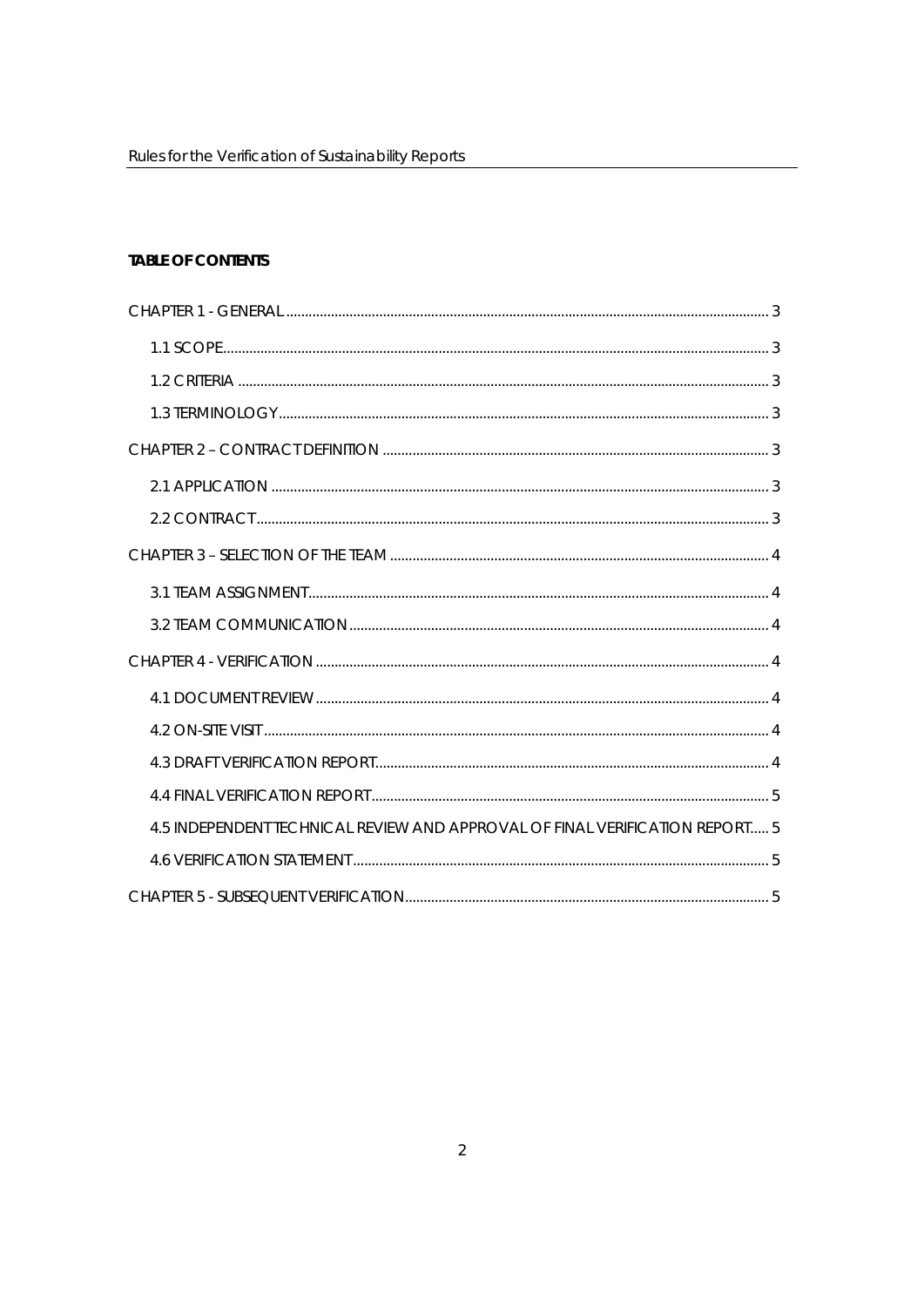## **CHAPTER 1 - GENERAL**

#### **1.1 Scope**

These Rules define the procedures applied by RINA to verify Sustainability Reports.

Verification of Sustainability Reports is performed according to the verification requirements of an agreed scheme and any additional elements indicated by the supervisory body of the scheme.

For any matters not covered by these Rules, reference is to be made to the "GENERAL CONTRACT CONDITIONS GOVERNING SYSTEM, PRODUCT AND PERSONNEL CERTIFICATION", available from the RINA web site.

## **1.2 Criteria**

The requirements of Sustainability Reports normally are available on the websites of the supervisors' body of the schemes.

At present, RINA offers verification of Sustainability Reports according to Global Reporting Initiative Guidelines (GRI Sustainability Reporting Guidelines) or according to other national or international reference documents.

#### **1.3 Terminology**

The terminology to be used for the verification is the same as that used in the reference documents normally available on the websites of the supervisors' body of the schemes.

In the Global Reporting Initiative Guidelines (GRI Sustainability Reporting Guidelines) the verification is the "External Assurance".

# **CHAPTER 2 – CONTRACT DEFINITION**

## **2.1 Application**

Organisations wishing to obtain RINA the Verification of Sustainability Report must provide RINA with the main data of their organisation and of their Sustainability Report, by filling in the "Informative Questionnaire" in all its parts or the same data in another format and sending it to RINA.

The purpose of the information required in the Informative Questionnaire is to enable RINA to check in advance the implementation of some requirements of the regulatory reference documents and to prepare a suitable quotation.

## **2.2 Contract**

Organisations must formalise their order by sending RINA the "Request" form or a contract duly signed by the Chief Executive Officer or authorised representative, by way of a power of attorney.

On receipt of the request form or the signed contract, RINA will appropriately inform the organisation of its acceptance of the order.

The contract stipulated between RINA and the organisation covers:

- the document review of the organisation documents including telephone or email interviews;
- the on-site visit;
- any additional services stated in the offer.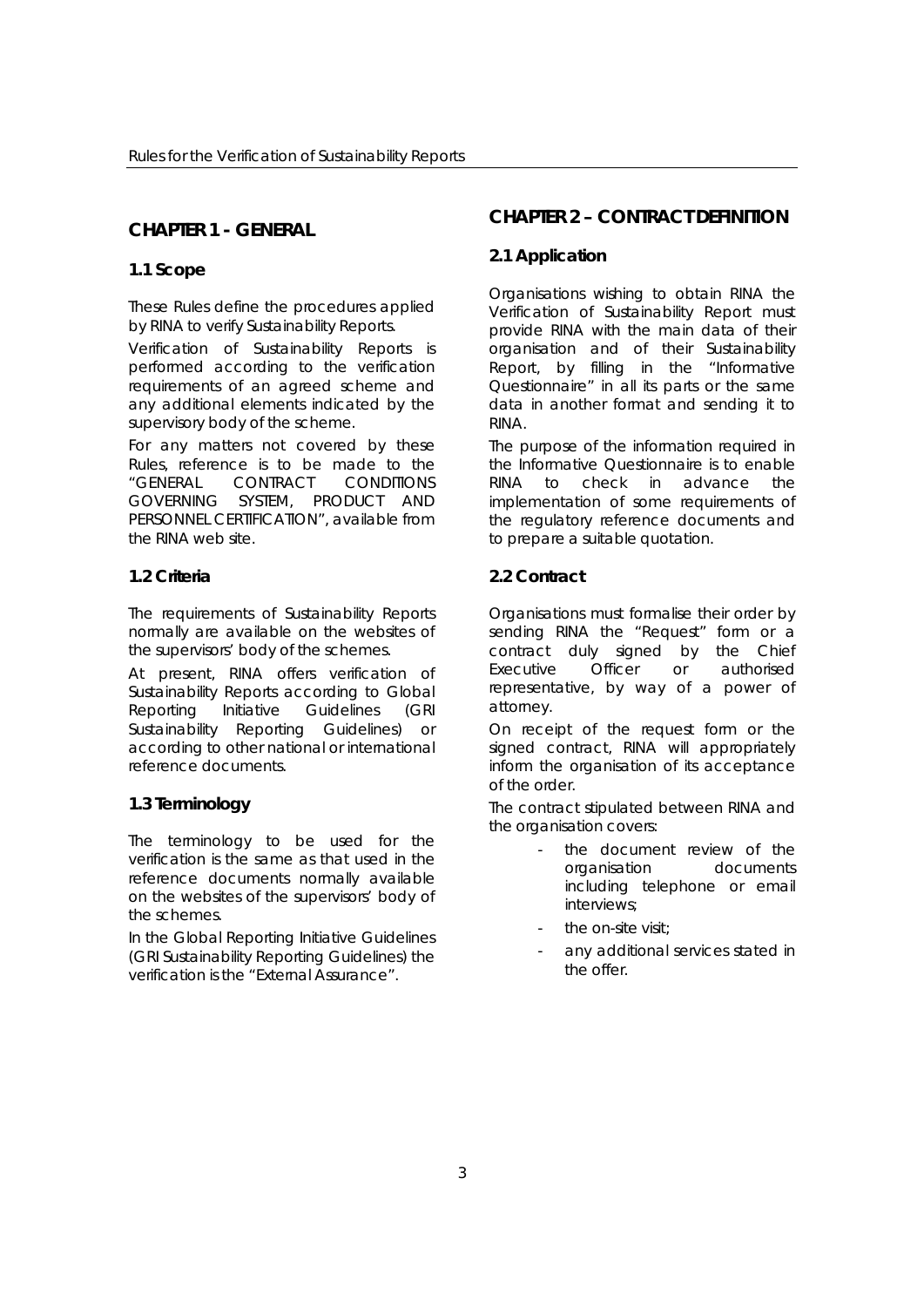## **CHAPTER 3 – SELECTION OF THE TEAM**

### **3.1 Team assignment**

RINA selects the team who will perform the activity and the personnel who will perform the independent technical review on the basis of the knowledge, skills and competency required, taking into consideration the verification requirements of the agreed scheme and any additional elements indicated by the supervisory body of the scheme.

The team is fully independent of all aspects of the Sustainability Report and have not assisted in the design of any Report components or of the Report information system, according to the procedures stated by the Committee for the Safeguard of Impartiality.

### **3.2 Team communication**

In advance of the verification, RINA will notify to the organisation in writing of the names of the team members; the organisation may object to these appointments, within 5 working days of the notification, giving their reasons.

RINA will reconstitute the team in response to any valid objection.

# **CHAPTER 4 - VERIFICATION**

#### **4.1 Document review**

The organisation is to make available any information/documents requested by the agreed scheme.

Normally, the documents that the organisation shall be required to provide RINA are included in the following:

> chamber of Commerce registration (or equivalent document) up to date and, in

any case, less than six months old;

- the Sustainability Report;
- supporting documents to Sustainability Report.

The team will review the documents to ensure that they meet the established verification requirements and perform a cross-check between information provided in the Sustainability Report and data from other sources.

The team will identify questions and issues that need to be addressed with the organisation.

#### **4.2 On-site visit**

The process also demands an on-site visit, to interview the representatives of the organization and main interested parties, to collect evidence supporting the Sustainability Report and to review of information flows for generating the reporting data.

The date of the on-site visit will be agreed with the organisation sufficiently in advance and officially confirmed at least one week before.

## **4.3 Draft verification report**

After the on-site visit, the team will provide a draft verification report to the organization that describes the carried out activities, summarises the results of the verification and modification or clarification requests of aspects that need to be further elaborated, addressed or integrated by the organization, If any.

Depending on the nature of the improvements/corrections and/or the provided documentation, an additional on-site visit could be needed.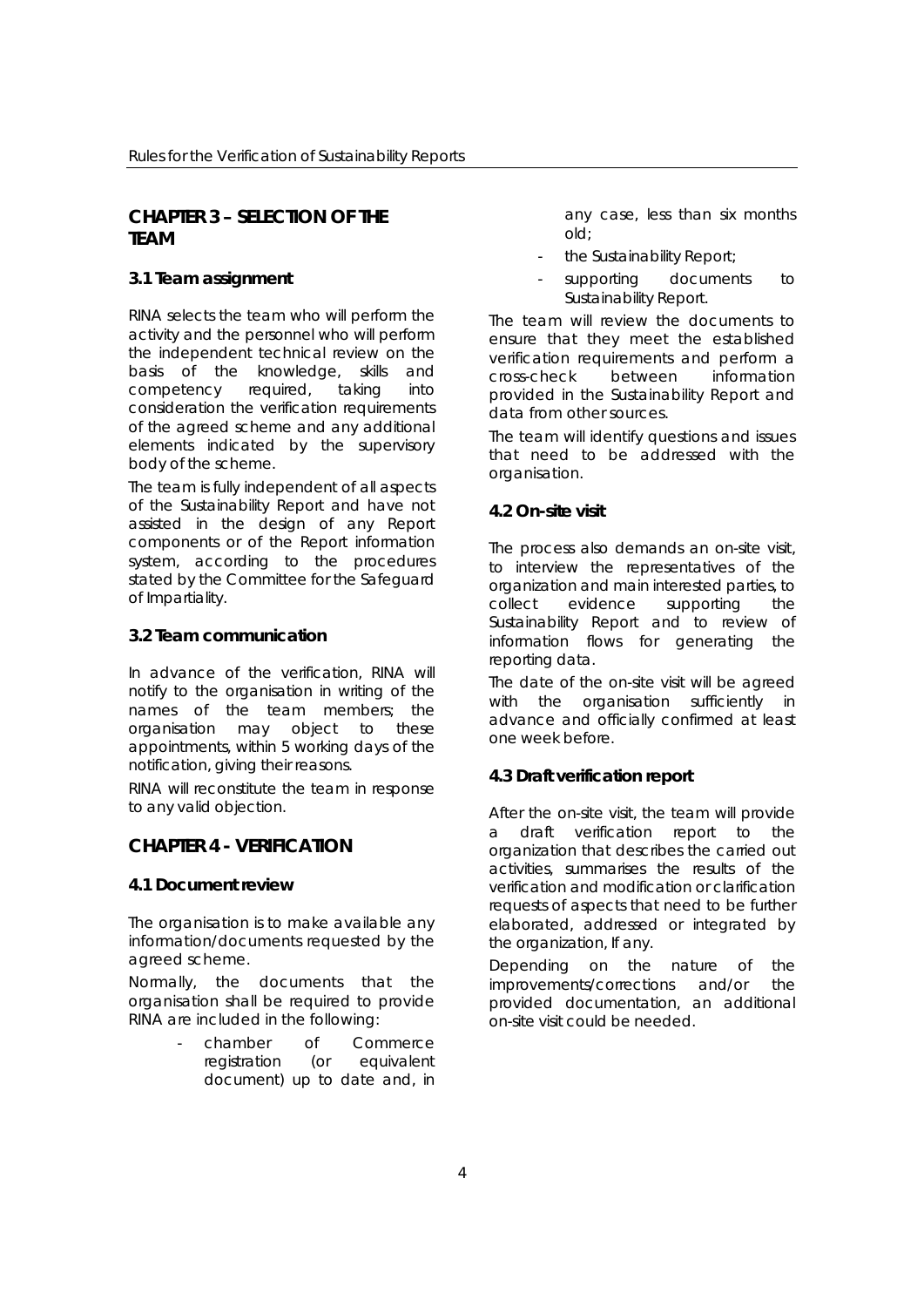#### **4.4 Final verification report**

Upon receipt of responses and modified documents from the organisation, the draft verification report will be revised to reflect the responses of the organisation.

The final verification report will be issued once all the issues in the draft verification report have been solved by the organisation and accepted by RINA.

The final verification report will include the verification opinion.

If the findings are not satisfactorily solved and accepted:

- after 3 months of the first issuance of the draft verification report or
- there are more than three revisions

RINA reserves the right to terminate the contract.

## **4.5 Independent technical review and approval of the final verification report**

The final verification report id subjected to an independent technical review, to ensure that the verification meets all the requirements of the agreed scheme and of the RINA procedures.

The final verification report is subsequently approved by the authorised people.

#### **4.6 Verification statement**

Once the verification process has been successfully completed a verification statement is issued to the organisation which contains the following information:

- name, address and other relevant information concerning the organisation;
- reference to the name of Sustainability Report with date and revision number;
- compliance with the verification requirements of the agreed scheme;
- in case of GRI G4 the option selected (Core or Comprehensive);
- in case of GRI G3 the implementation level (A, B, C);
- any omissions and any necessary sentence on them;
- conclusions on the Sustainability Report;
- the verification statement approval date;
- an authorised signature;

# **CHAPTER 5 - SUBSEQUENT VERIFICATION**

In case of organisations wishing to obtain subsequent verification for their Sustainability Reports, necessary fulfillments are the ones described at chapters from 2 to 4 of the present Rules.